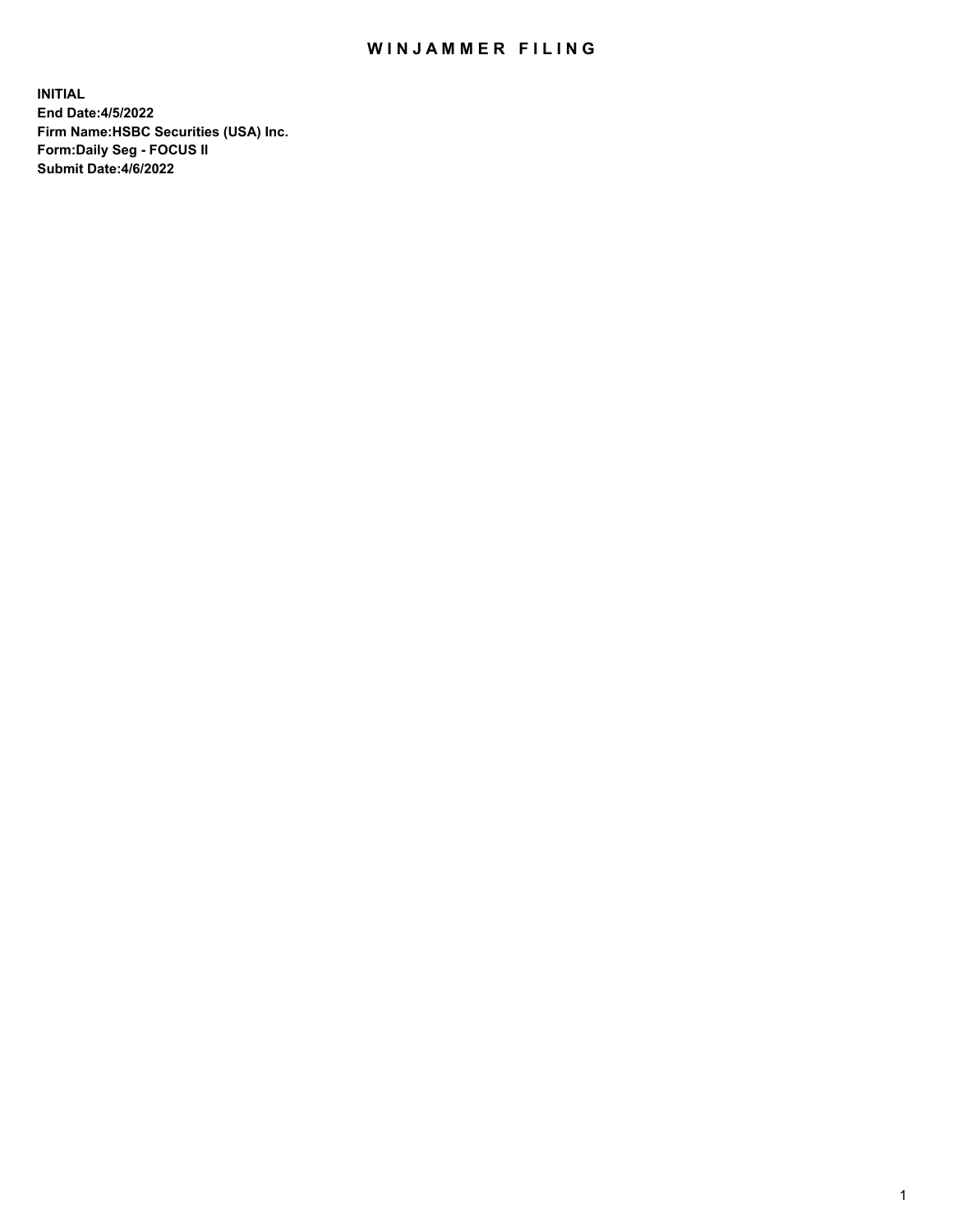**INITIAL End Date:4/5/2022 Firm Name:HSBC Securities (USA) Inc. Form:Daily Seg - FOCUS II Submit Date:4/6/2022 Daily Segregation - Cover Page**

| Name of Company                                                                                                                                                                                                                                                                                                                | <b>HSBC Securities (USA) Inc.</b>                          |
|--------------------------------------------------------------------------------------------------------------------------------------------------------------------------------------------------------------------------------------------------------------------------------------------------------------------------------|------------------------------------------------------------|
| <b>Contact Name</b>                                                                                                                                                                                                                                                                                                            | <b>Michael Vacca</b>                                       |
| <b>Contact Phone Number</b>                                                                                                                                                                                                                                                                                                    | 212-525-7951                                               |
| <b>Contact Email Address</b>                                                                                                                                                                                                                                                                                                   | michael.vacca@us.hsbc.com                                  |
| FCM's Customer Segregated Funds Residual Interest Target (choose one):<br>a. Minimum dollar amount: ; or<br>b. Minimum percentage of customer segregated funds required:% ; or<br>c. Dollar amount range between: and; or<br>d. Percentage range of customer segregated funds required between:% and%.                         | 110,000,000<br><u>0</u><br>0 <sub>0</sub><br>00            |
| FCM's Customer Secured Amount Funds Residual Interest Target (choose one):<br>a. Minimum dollar amount: ; or<br>b. Minimum percentage of customer secured funds required:%; or<br>c. Dollar amount range between: and; or<br>d. Percentage range of customer secured funds required between:% and%.                            | 15,000,000<br><u>0</u><br>0 <sub>0</sub><br>0 <sub>0</sub> |
| FCM's Cleared Swaps Customer Collateral Residual Interest Target (choose one):<br>a. Minimum dollar amount: ; or<br>b. Minimum percentage of cleared swaps customer collateral required:% ; or<br>c. Dollar amount range between: and; or<br>d. Percentage range of cleared swaps customer collateral required between:% and%. | 75,000,000<br><u>0</u><br><u>00</u><br>00                  |

Attach supporting documents CH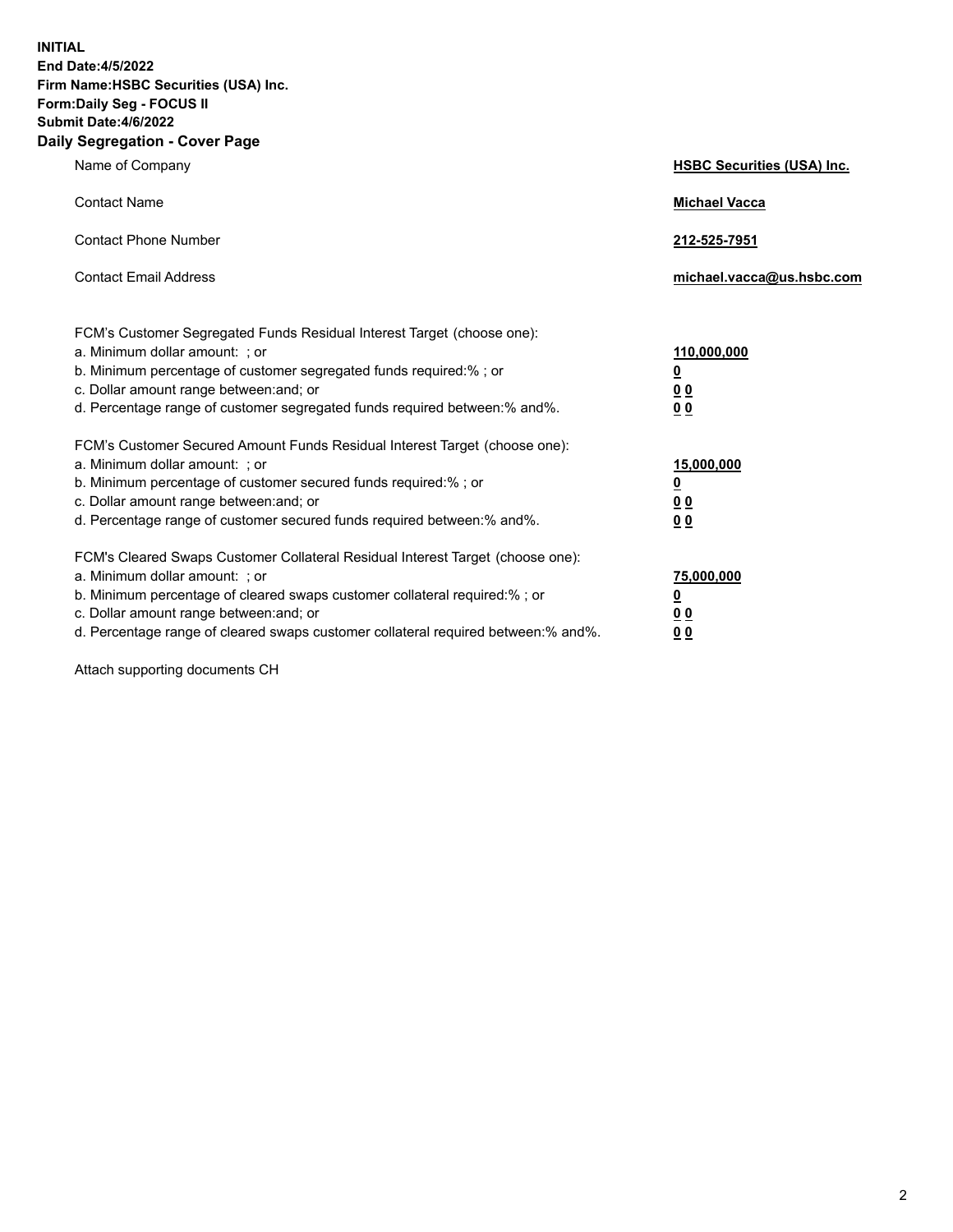**INITIAL End Date:4/5/2022 Firm Name:HSBC Securities (USA) Inc. Form:Daily Seg - FOCUS II Submit Date:4/6/2022 Daily Segregation - Secured Amounts** Foreign Futures and Foreign Options Secured Amounts Amount required to be set aside pursuant to law, rule or regulation of a foreign government or a rule of a self-regulatory organization authorized thereunder **0** [7305] 1. Net ledger balance - Foreign Futures and Foreign Option Trading - All Customers A. Cash **83,239,640** [7315] B. Securities (at market) **51,980,210** [7317] 2. Net unrealized profit (loss) in open futures contracts traded on a foreign board of trade **31,555,182** [7325] 3. Exchange traded options a. Market value of open option contracts purchased on a foreign board of trade **0** [7335] b. Market value of open contracts granted (sold) on a foreign board of trade **0** [7337] 4. Net equity (deficit) (add lines 1. 2. and 3.) **166,775,032** [7345] 5. Account liquidating to a deficit and account with a debit balances - gross amount **125,783** [7351] Less: amount offset by customer owned securities **-105,983** [7352] **19,800** [7354] 6. Amount required to be set aside as the secured amount - Net Liquidating Equity Method (add lines 4 and 5) **166,794,832** [7355] 7. Greater of amount required to be set aside pursuant to foreign jurisdiction (above) or line 6. **166,794,832** [7360] FUNDS DEPOSITED IN SEPARATE REGULATION 30.7 ACCOUNTS 1. Cash in banks A. Banks located in the United States **18,448,972** [7500] B. Other banks qualified under Regulation 30.7 **0** [7520] **18,448,972** [7530] 2. Securities A. In safekeeping with banks located in the United States **51,980,210** [7540] B. In safekeeping with other banks qualified under Regulation 30.7 **0** [7560] **51,980,210** [7570] 3. Equities with registered futures commission merchants A. Cash **0** [7580] B. Securities **0** [7590] C. Unrealized gain (loss) on open futures contracts **0** [7600] D. Value of long option contracts **0** [7610] E. Value of short option contracts **0** [7615] **0** [7620] 4. Amounts held by clearing organizations of foreign boards of trade A. Cash **0** [7640] B. Securities **0** [7650] C. Amount due to (from) clearing organization - daily variation **0** [7660] D. Value of long option contracts **0** [7670] E. Value of short option contracts **0** [7675] **0** [7680] 5. Amounts held by members of foreign boards of trade A. Cash **106,712,955** [7700] B. Securities **0** [7710] C. Unrealized gain (loss) on open futures contracts **31,555,182** [7720] D. Value of long option contracts **0** [7730] E. Value of short option contracts **0** [7735] **138,268,137** [7740] 6. Amounts with other depositories designated by a foreign board of trade **0** [7760] 7. Segregated funds on hand **0** [7765] 8. Total funds in separate section 30.7 accounts **208,697,319** [7770] 9. Excess (deficiency) Set Aside for Secured Amount (subtract line 7 Secured Statement Page 1 from Line 8) **41,902,487** [7380] 10. Management Target Amount for Excess funds in separate section 30.7 accounts **15,000,000** [7780] 11. Excess (deficiency) funds in separate 30.7 accounts over (under) Management Target **26,902,487** [7785]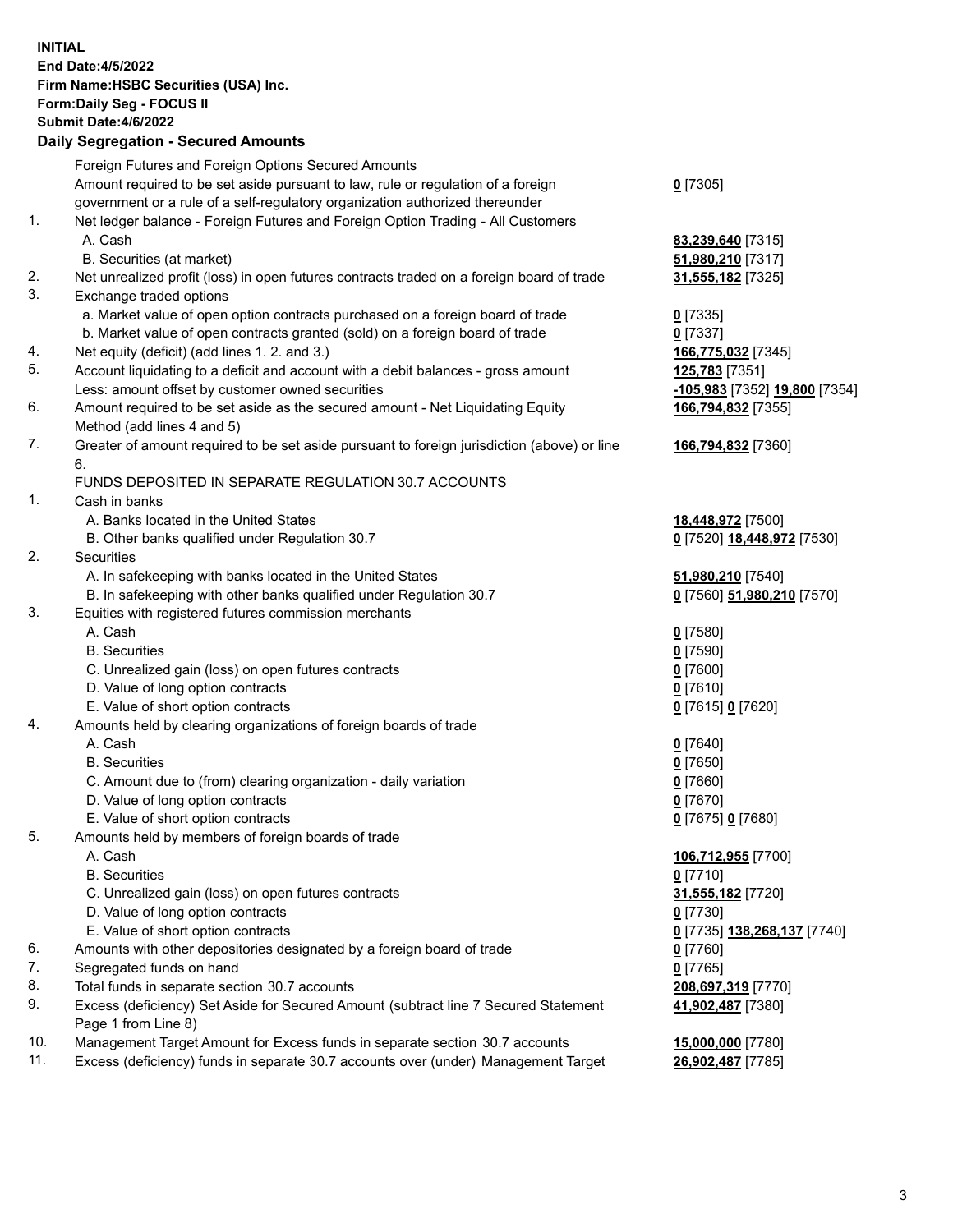|     | <b>INITIAL</b>                                                                                 |                             |
|-----|------------------------------------------------------------------------------------------------|-----------------------------|
|     | End Date: 4/5/2022                                                                             |                             |
|     | Firm Name: HSBC Securities (USA) Inc.                                                          |                             |
|     | <b>Form:Daily Seg - FOCUS II</b>                                                               |                             |
|     | <b>Submit Date:4/6/2022</b>                                                                    |                             |
|     | Daily Segregation - Segregation Statement                                                      |                             |
|     | SEGREGATION REQUIREMENTS (Section 4d(2) of the CEAct)                                          |                             |
| 1.  | Net ledger balance                                                                             |                             |
|     | A. Cash                                                                                        | 1,916,502,722 [7010]        |
|     | B. Securities (at market)                                                                      | 1,038,296,336 [7020]        |
| 2.  | Net unrealized profit (loss) in open futures contracts traded on a contract market             | 257,681,381 [7030]          |
| 3.  | Exchange traded options                                                                        |                             |
|     | A. Add market value of open option contracts purchased on a contract market                    | 4,744,897,552 [7032]        |
|     | B. Deduct market value of open option contracts granted (sold) on a contract market            | -980,889,407 [7033]         |
| 4.  | Net equity (deficit) (add lines 1, 2 and 3)                                                    | 6,976,488,584 [7040]        |
| 5.  | Accounts liquidating to a deficit and accounts with                                            |                             |
|     | debit balances - gross amount                                                                  | 62,147,145 [7045]           |
|     | Less: amount offset by customer securities                                                     | -62,147,145 [7047] 0 [7050] |
| 6.  | Amount required to be segregated (add lines 4 and 5)                                           | 6,976,488,584 [7060]        |
|     | FUNDS IN SEGREGATED ACCOUNTS                                                                   |                             |
| 7.  | Deposited in segregated funds bank accounts                                                    |                             |
|     | A. Cash                                                                                        | 12,060,345 [7070]           |
|     | B. Securities representing investments of customers' funds (at market)                         | $0$ [7080]                  |
|     | C. Securities held for particular customers or option customers in lieu of cash (at<br>market) | 114,943,405 [7090]          |
| 8.  | Margins on deposit with derivatives clearing organizations of contract markets                 |                             |
|     | A. Cash                                                                                        | 2,231,327,854 [7100]        |
|     | B. Securities representing investments of customers' funds (at market)                         | 174,271,560 [7110]          |
|     | C. Securities held for particular customers or option customers in lieu of cash (at            | 848,523,950 [7120]          |
|     | market)                                                                                        |                             |
| 9.  | Net settlement from (to) derivatives clearing organizations of contract markets                | -122,218,160 [7130]         |
| 10. | Exchange traded options                                                                        |                             |
|     | A. Value of open long option contracts                                                         | 4,744,897,552 [7132]        |
|     | B. Value of open short option contracts                                                        | -980,889,407 [7133]         |
| 11. | Net equities with other FCMs                                                                   |                             |
|     | A. Net liquidating equity                                                                      | <u>-648,164</u> [7140]      |
|     | B. Securities representing investments of customers' funds (at market)                         | $0$ [7160]                  |
|     | C. Securities held for particular customers or option customers in lieu of cash (at            | 23,003,906 [7170]           |
|     | market)                                                                                        |                             |
| 12. | Segregated funds on hand                                                                       | 51,825,075 [7150]           |
| 13. | Total amount in segregation (add lines 7 through 12)                                           | 7,097,097,916 [7180]        |
| 14. | Excess (deficiency) funds in segregation (subtract line 6 from line 13)                        | 120,609,332 [7190]          |
| 15. | Management Target Amount for Excess funds in segregation                                       | 110,000,000 [7194]          |

16. Excess (deficiency) funds in segregation over (under) Management Target Amount Excess

**10,609,332** [7198]